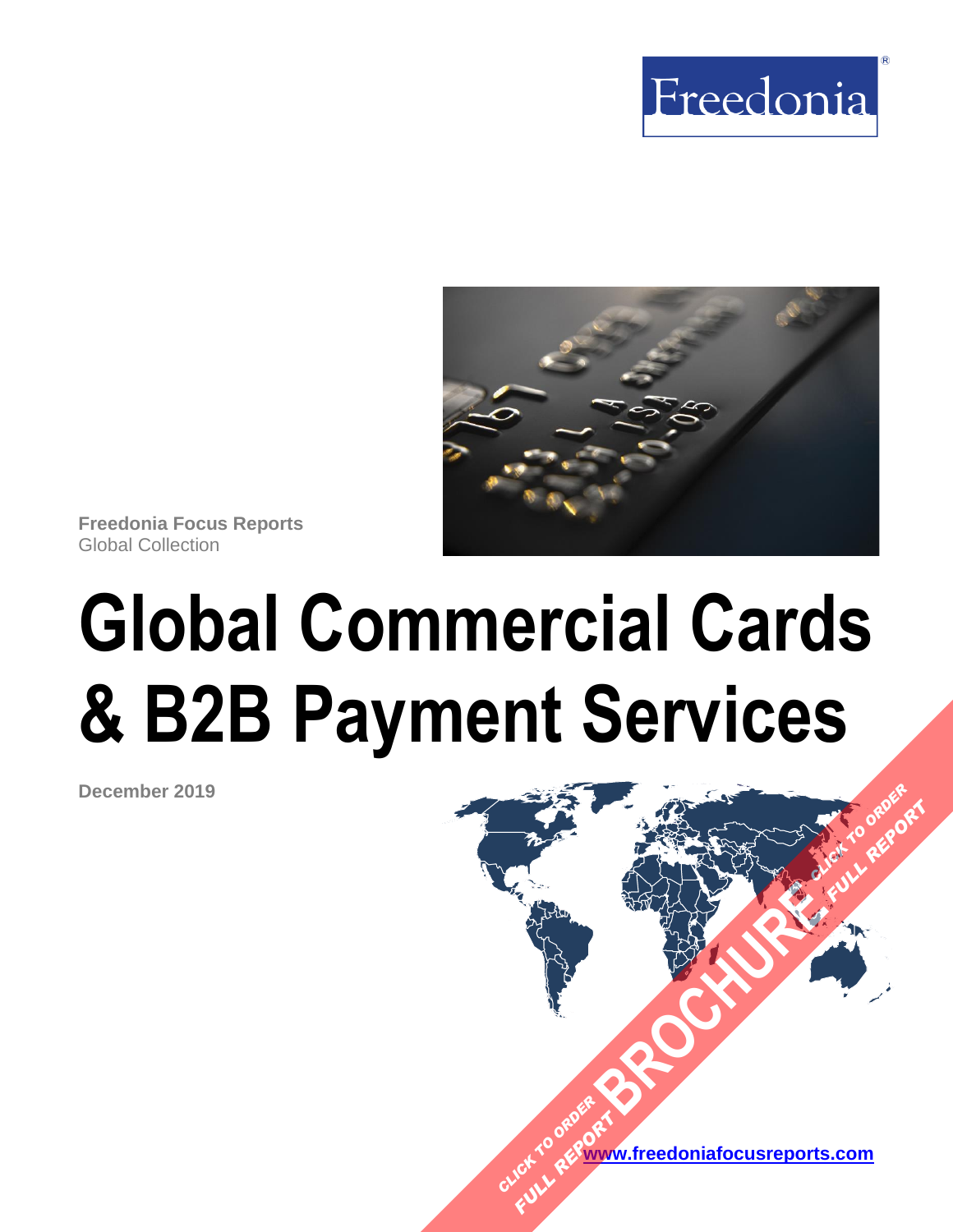# **Table of Contents**

| 1. Highlights                                         | 3  |
|-------------------------------------------------------|----|
| 2. Global Overview & Forecasts                        | 4  |
| <b>Global Payments Opportunity</b>                    | 4  |
| Global Payment Value Reaches \$235 Trillion           | 4  |
| Global Consumer & Commercial Payment Card Market Size | 5  |
| <b>Trends &amp; Opportunities</b>                     | 7  |
| Cross-Border Payment Network Innovation               | 7  |
| The Future of B2B Retailer Payments Is Here           | 7  |
| 3. Regional Segmentation & Forecasts                  | 9  |
| <b>Regional Overview</b>                              | 9  |
| US                                                    | 12 |
| <b>US Commercial Card Market Size</b>                 | 13 |
| US ACH Commercial Payment Market Size                 | 13 |
| <b>US Commercial Check Usage Trends</b>               | 14 |
| <b>US Commercial Card Usage Trends</b>                | 14 |
| Business Card Usage by Company Employment Size        | 15 |
| Business Card Usage by Fortune 500 Status             | 15 |
| <b>Business Card Usage by Business Purchasers</b>     | 15 |
| Non-US                                                | 16 |
| Non-US Commercial Card Market Size                    | 17 |
| Canada Commercial Card Market Size                    | 17 |
| <b>Mexico Commercial Card Market Size</b>             | 18 |
| 4. Industry Structure                                 | 19 |
| <b>Commercial Card Network Operators</b>              | 19 |
| <b>American Express</b>                               | 19 |
| China UnionPay                                        | 20 |
| <b>JCB</b>                                            | 21 |
| Mastercard                                            | 22 |
| Visa                                                  | 23 |
| Specialty B2B Players                                 | 23 |
| <b>WEX</b>                                            | 23 |
| <b>FLEETCOR Technologies</b>                          | 24 |
| 5. About This Report                                  | 26 |
| Scope                                                 | 26 |
| Sources                                               | 27 |
| <b>Industry Codes</b>                                 | 29 |
| Resources                                             | 30 |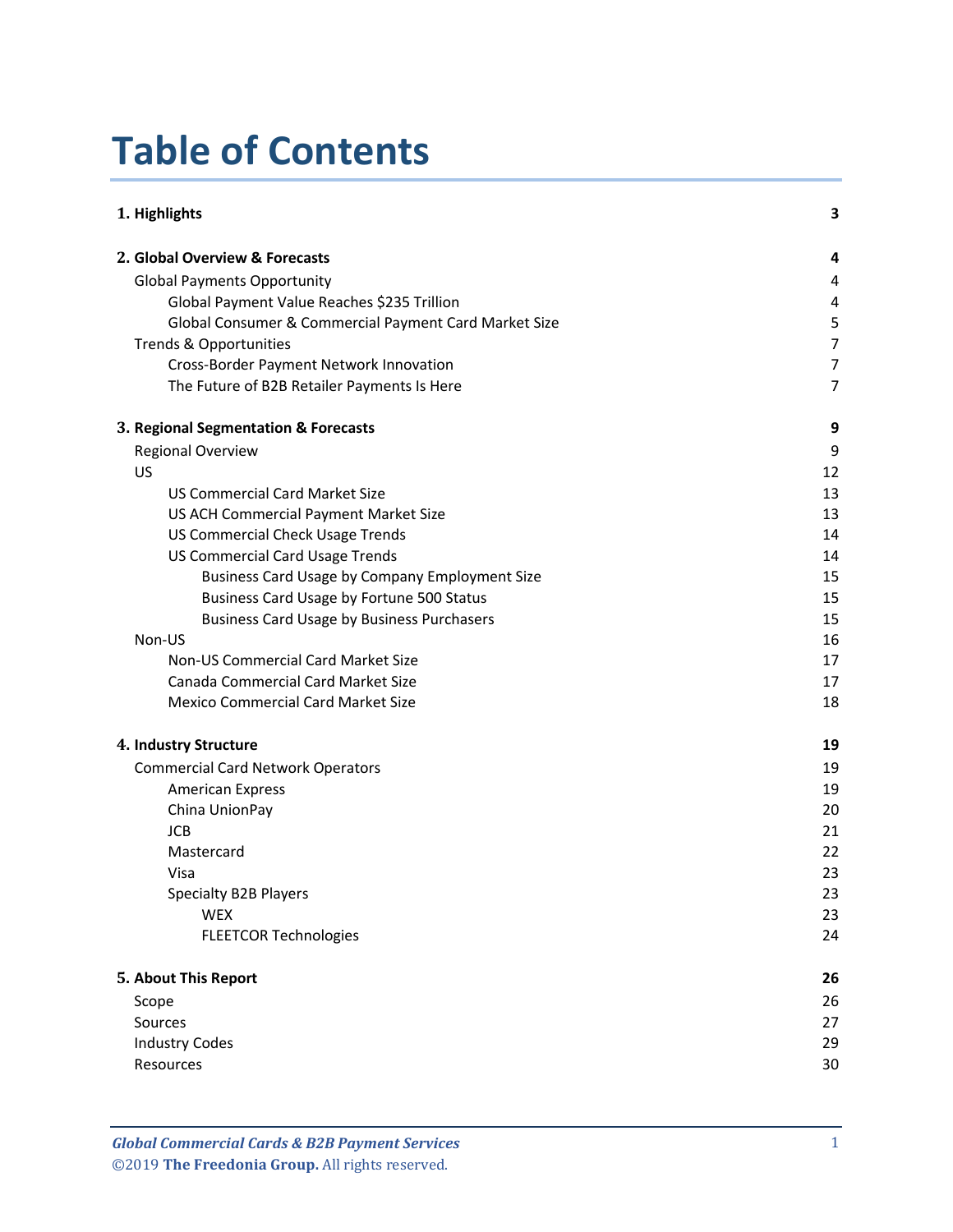# **List of Tables & Figures**

| Table 1   Global Payment Market Size by Payment Flow, 2017 vs. 2019 (US\$ tril)   | 4  |
|-----------------------------------------------------------------------------------|----|
| Figure 1   Global Consumer & Commercial Payment Card Payment Value, 2014 -        |    |
| 2022 (US\$ bil)                                                                   | 5  |
|                                                                                   |    |
| Table 2   Global Consumer & Commercial Payment Card Payment Value, 2014 - 2022    |    |
| (US\$ bil)                                                                        | 5  |
| Figure 2   Global Consumer & Commercial Payment Card Payment Value, 2014 -        |    |
| 2022 (%)                                                                          | 6  |
| Figure 3   Global Commercial Card Payment Value by Region, 2014 - 2022 (US\$ bil) | 9  |
| Table 3   Global Commercial Card Payment Value by Region, 2014 - 2022 (US\$ bil)  | 9  |
| Figure 4   Global Commercial Card Payment Value by Region, 2014 - 2022 (%)        | 10 |
| Table 4   Global Commercial Card Payment Value by Network, 2014 - 2018 (US\$ bil) | 11 |
| Figure 5   US Commercial Card Payment Value by Type, 2014 - 2018 (US\$ bil)       | 12 |
| Figure 6   US Commercial Card Payment Value by Type, 2014 - 2018 (US\$ bil)       | 12 |
| Figure 7   US Commercial Card Payment Value by Type, 2014 - 2018 (%)              | 13 |
| Table 5   US Percent of Full-Time Employed Adults 18+ Who Have a Business Credit  |    |
| Card by Brand, 2015 - 2019                                                        | 14 |
| Figure 8   Non-US Commercial Card Payment Value by Type, 2014 - 2018 (US\$ bil)   | 16 |
| Figure 9   Non-US Commercial Card Payment Value by Type, 2014 - 2018 (US\$ bil)   | 16 |
| Figure 10   Non-US Commercial Card Payment Value by Type, 2014 - 2018 (%)         | 17 |
| Table 6   Leading Providers of Global Commercial Cards & B2B Payment Services     | 19 |
| Table 7   NAICS & SIC Codes Related to Commercial Cards & B2B Payment Services    | 29 |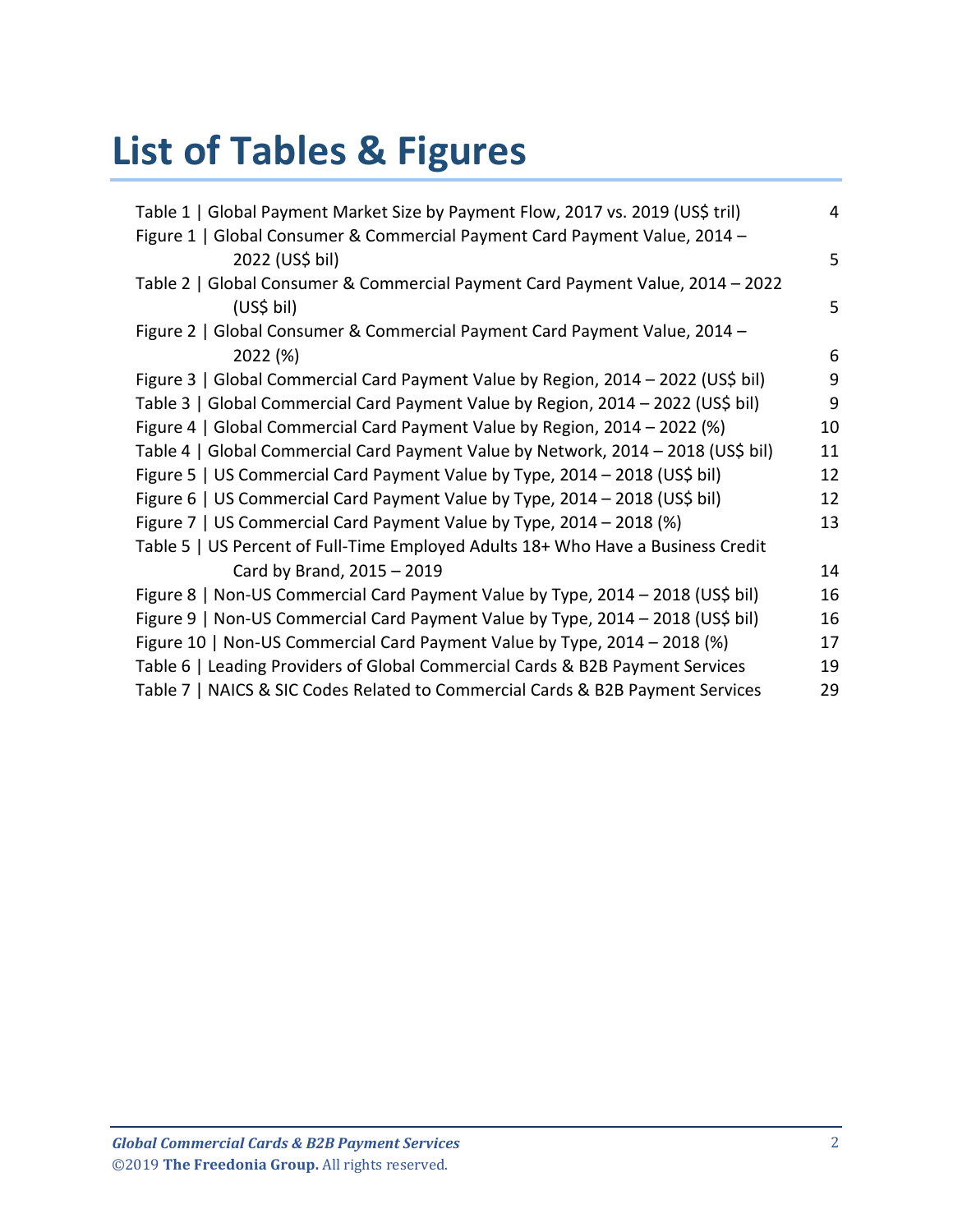## <span id="page-3-0"></span>**About This Report**

## <span id="page-3-1"></span>**Scope**

This report forecasts global payment cards by value for 2019-2022. Global segments include:

- consumer
- commercial

Global commercial card payment value is also forecasted by region as follows:

- US
- non-US

To illustrate historical trends, global payment cards and segments, and global commercial card payment value by region are provided for 2014-2018.

Furthermore, US and non-US commercial payment cards value is provided for 2014-2018 and segmented by:

- credit cards
- debit cards

All market size purchase volume is presented in US dollars. Values for China UnionPay, JCB, and Visa Europe have been translated from the currencies of their home countries using yearly average calendar-year exchange rates published by the Bank of International Settlements. This approach was also taken in crafting country-specific payment value market sizes for non-US markets such as Mexico and Canada.

Non-US amounts have not been adjusted to account for the impact from changes in exchange rates and the related conversion from non-US currencies to the US dollar. As such, historical international payment value trends shown have been significantly influenced by changes in exchange rates and the related conversion from non-US currencies to the US dollar.

Throughout this report, payment value trends by country are shown in US dollars. However, average annual exchange rates are also often included. They can also be accessed via the Bank of International Settlements.

Freedonia quantifies trends in various measures of growth and volatility. Growth (or decline) expressed as an average annual growth rate (AAGR) is the least squares growth rate, which takes into account all available datapoints over a period. The volatility of datapoints around a least squares growth trend over time is expressed via the coefficient of determination, or  $r^2$ . The most stable data series relative to the trend carries an  $r^2$  value of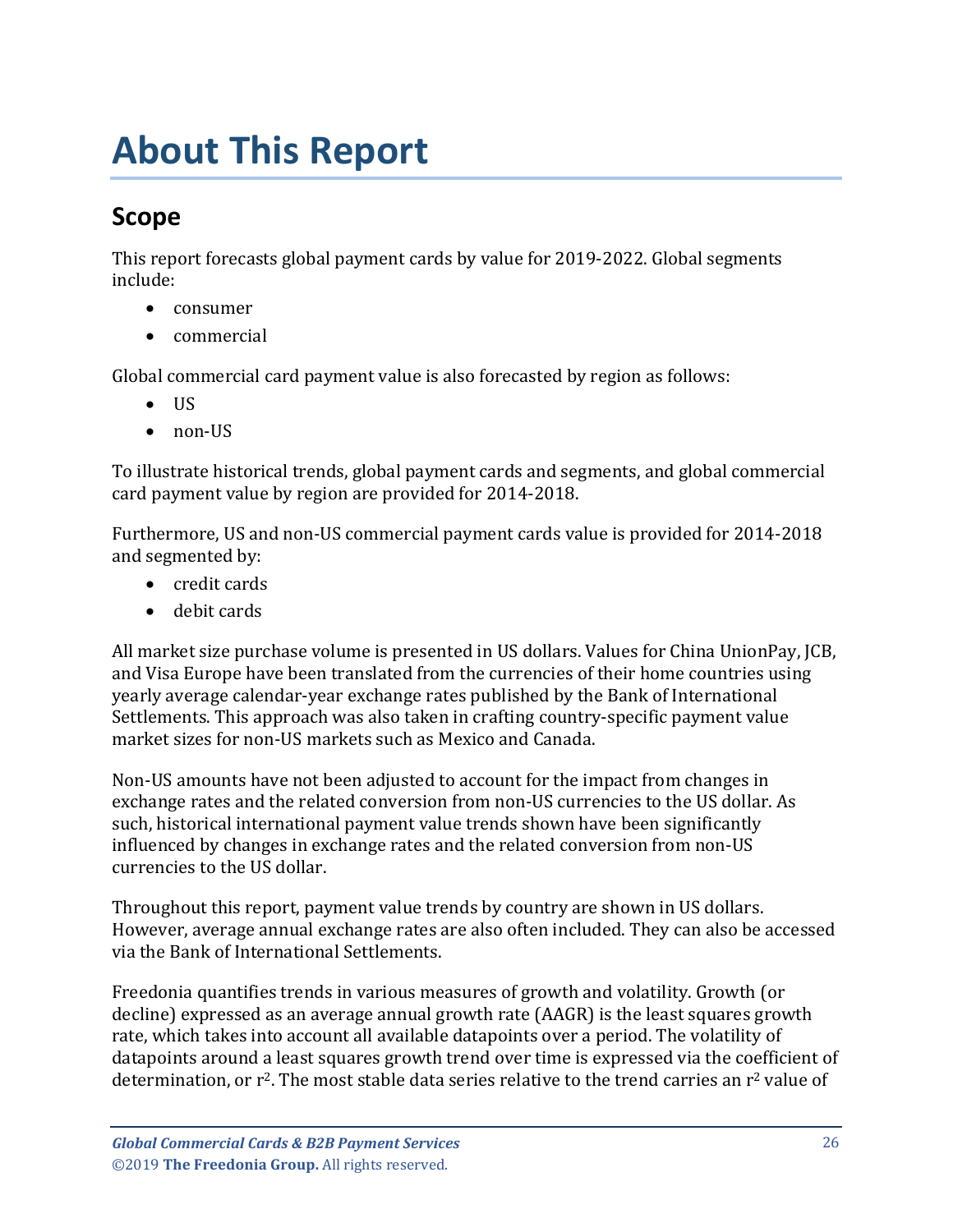1.0; the most volatile – 0.0. Growth calculated as a compound annual growth rate (CAGR) employs, by definition, only the first and last datapoints over a period. The CAGR is used to describe forecast growth, defined as the expected trend beginning in the base year and ending in the forecast year. Readers are encouraged to consider historical volatility when assessing particular annual values along the forecast trend, including in the forecast year.

A full outline of report items by page is available in the Table of Contents.

## <span id="page-4-0"></span>**Sources**

*Global Commercial Cards & B2B Payment Services* (FW95075) is based on *[Commercial Cards](https://www.packagedfacts.com/Commercial-Cards-B2B-Payment-Services-Global-Trends-11th-Edition-12799210/?progid=89534)  and B2B [Payment Services: U.S. and Global Markets and Trends](https://www.packagedfacts.com/Commercial-Cards-B2B-Payment-Services-Global-Trends-11th-Edition-12799210/?progid=89534)*, a comprehensive industry study published by Packaged Facts. The network payment value that comprises our market size is not tabulated or segmented the same way among the network operators. This reality can make creating a pure apples-to-apples comparison difficult. Although they name them differently, Visa and Mastercard do release similar metrics for total card payment volume (which includes purchases and cash back transactions) and for payment value (which counts only purchases) generated on cards branded with their logos. American Express, on the other hand, releases information on its "billed business", its term for purchases and cash back transactions made using cards branded with its logo.

Market sizes are not wholly comprised of purchase volume: American Express, JCB, and Diner's Club values also include cash back/cash advances. However, we believe the overall percentage attributable to cash back/cash advances for these networks is less than 3%.

By type of end user, these market sizes includes card purchase volume made by the small business, middle, large, and global corporation segments.

Definitions for these business segments vary by network (and by bank issuer). We do not attempt to realign these categories. Rather, we distinguish between small business and larger businesses (which we refer to in the report as middle- to large-market businesses).

American Express adds an additional wrinkle. Prior to 2016, American Express defined its small business cardholders as members of its OPEN small business segment, which carried a business revenue limit of \$10 million. In 2016, American Express redefined its commercial segments by annual business revenue. Large and global businesses now meet a \$300 million annual revenue threshold, middle market businesses generate between \$1 million and \$300 million in revenue, and small businesses generate less than \$1 million in revenue. Market sizes that segment American Express small business payment value along with that of other networks follow the OPEN methodology.

Data related to consumer demographics, attitudes and behaviors are derived from the MRI-Simmons National Consumer Survey, a booklet-based survey of a large and random sample of consumers who in the aggregate represent a statistically accurate cross-section of the US adult population (age 18+). Results from the 12-month Summer 2019 survey are analyzed.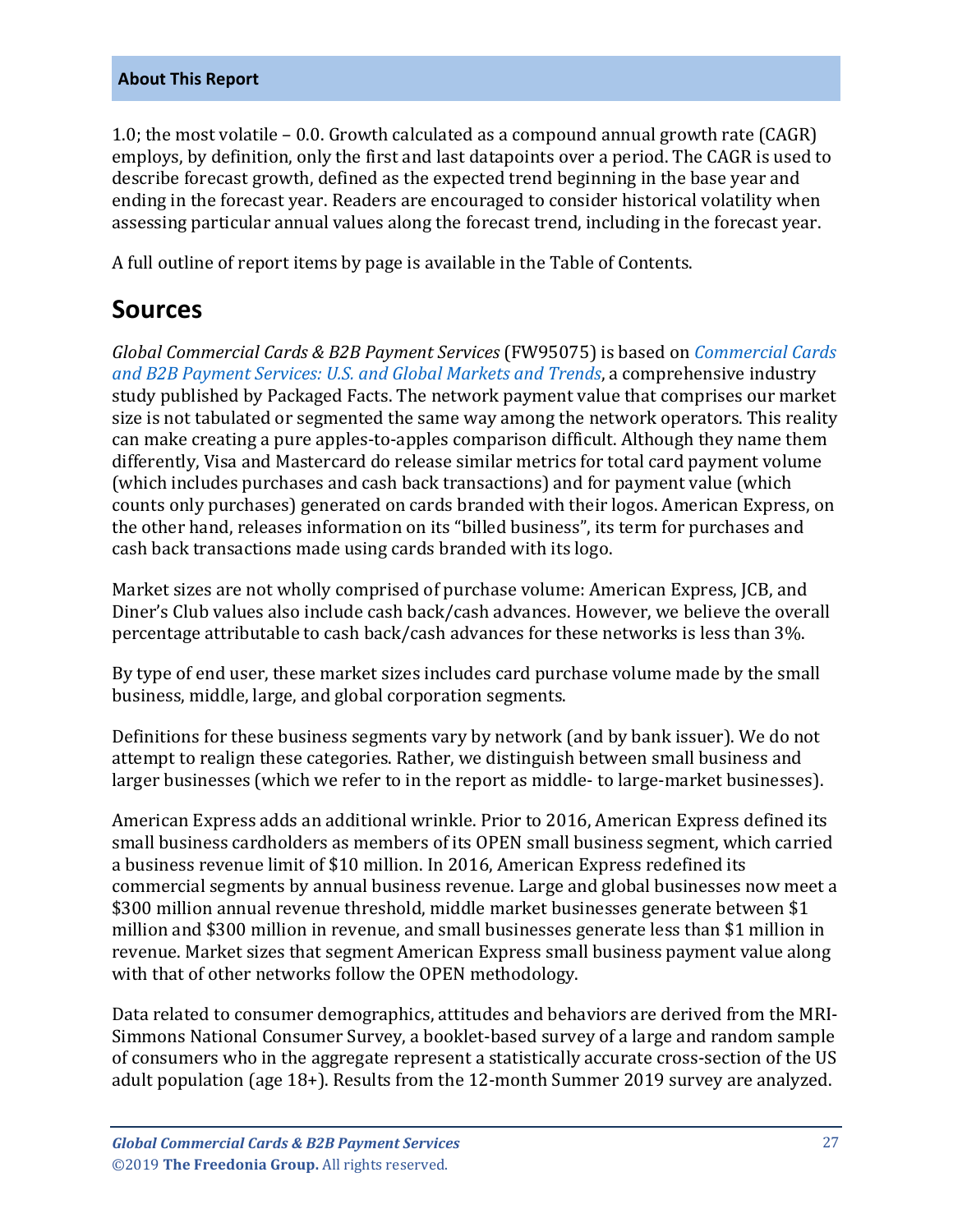## **About This Report**

Among major components of card spending not included in the market size are the following:

- closed-loop fleet card payment value
- closed-loop "private label" credit cards and debit cards
- closed-loop prepaid debit cards, such as electronic benefit transfer (EBT) cards
- payment value from domestic networks not included in global network data

Fiscal year adjustments:

- Visa's fiscal year ends in September. However, all Visa data in this report has been modified so that annual data is for year-ending December.
- Visa Europe's fiscal year is June. Figures have been adjusted to reflect yearending December estimates.
- JCB March-ending data has not been adjusted.
- Mastercard, American Express, and Discover published data follows the calendar year.

Unless specifically noted:

- commercial card figures include small business, middle market, and large market customer segments
- credit card payment value includes charge cards
- debit cards include prepaid debit cards
- government payments made to other businesses are included in commercial card figures and B2B payments analysis

Packaged Facts created estimates, drawing from public information obtained primarily from companies featured in this report, including SEC filings, annual and quarterly reports, supplemental operational publications, and press releases.

More broadly, report data were obtained from various public and syndicated data sources, trade associations and publications, business journals, company literature, investment reports, and industry interviews. No third-party data was used as part of creating market sizes, unless otherwise noted.

Specific sources and additional resources are listed in the Resources section of this publication for reference and to facilitate further research.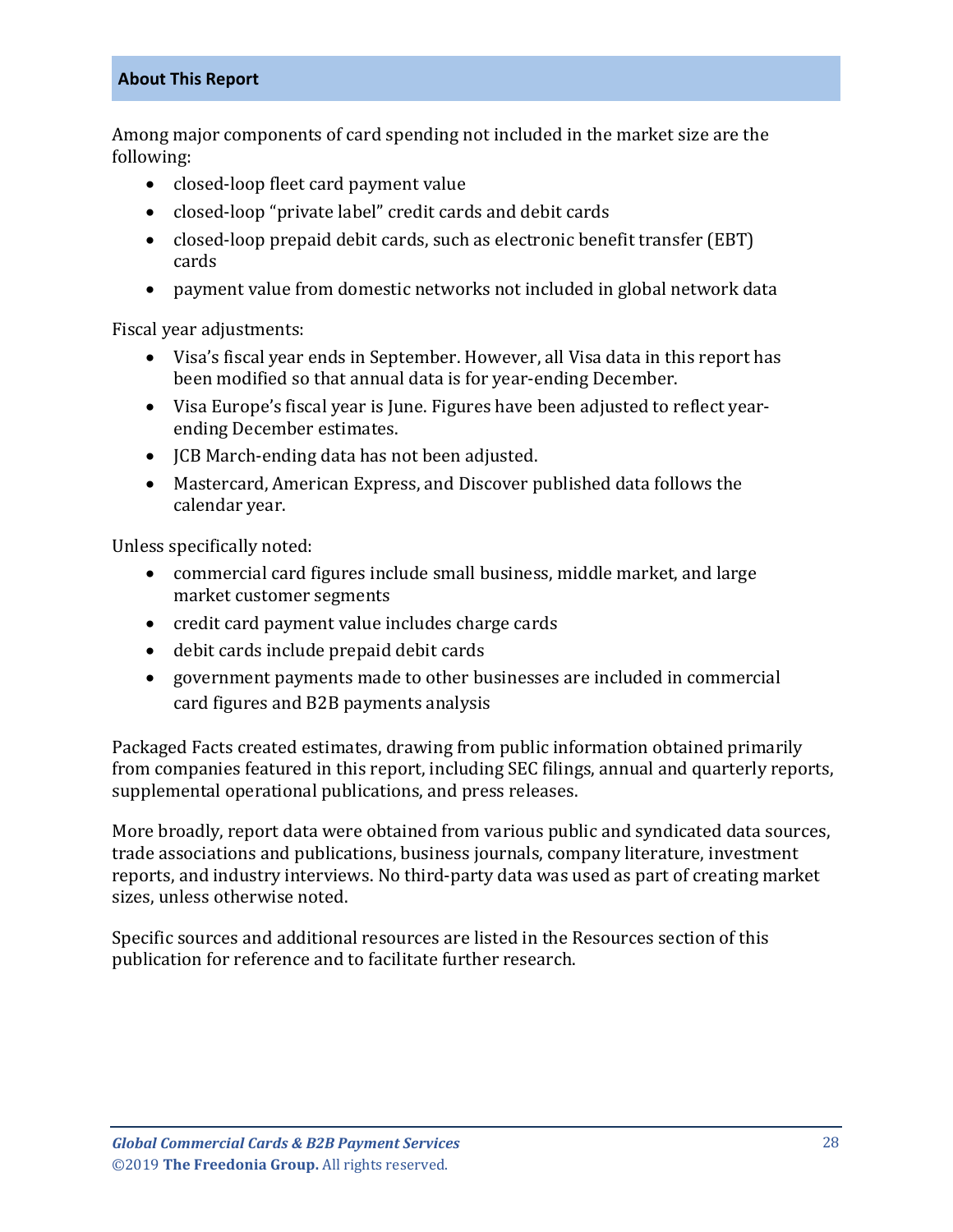## <span id="page-6-0"></span>**Industry Codes**

#### <span id="page-6-1"></span>**Table 7 | NAICS & SIC Codes Related to Commercial Cards & B2B Payment Services**

| <b>NAICS/SCIAN 2017</b>                              |                                                                             | <b>SIC</b>                                |                                                    |
|------------------------------------------------------|-----------------------------------------------------------------------------|-------------------------------------------|----------------------------------------------------|
| <b>North American Industry Classification System</b> |                                                                             | <b>Standard Industrial Classification</b> |                                                    |
| 522110                                               | <b>Commercial Banking</b>                                                   | 6021                                      | National Commercial Banks                          |
| 522120                                               | Savings Institutions                                                        | 6022                                      | <b>State Commercial Banks</b>                      |
| 522210                                               | Credit Card Issuing                                                         | 6029                                      | Commercial Banks, NEC                              |
| 522220                                               | Sales Financing                                                             | 6035                                      | <b>Federal Savings Institutions</b>                |
| 522292                                               | <b>Real Estate Credit</b>                                                   | 6036                                      | Savings Institutions, Except Federal               |
| 522293                                               | International Trade Financing                                               | 6099                                      | <b>Functions Related to Depository Banking</b>     |
| 522294                                               | Secondary Market Financing                                                  | 6111                                      | Federal and Federally-Sponsored Credit<br>Agencies |
| 522298                                               | All Other Nondepository Credit Intermediation                               | 6141                                      | <b>Personal Credit Institutions</b>                |
| 522320                                               | Financial Transactions Processing, Reserve,<br>and Clearinghouse Activities | 6153                                      | Short-Term Business Credit                         |
|                                                      |                                                                             | 6159                                      | <b>Miscellaneous Business Credit Institutions</b>  |
|                                                      |                                                                             | 7389                                      | <b>Business Services, NEC</b>                      |

Source: US Census Bureau

## **Copyright & Licensing**

The full report is protected by copyright laws of the United States of America and international treaties. The entire contents of the publication are copyrighted by The Freedonia Group.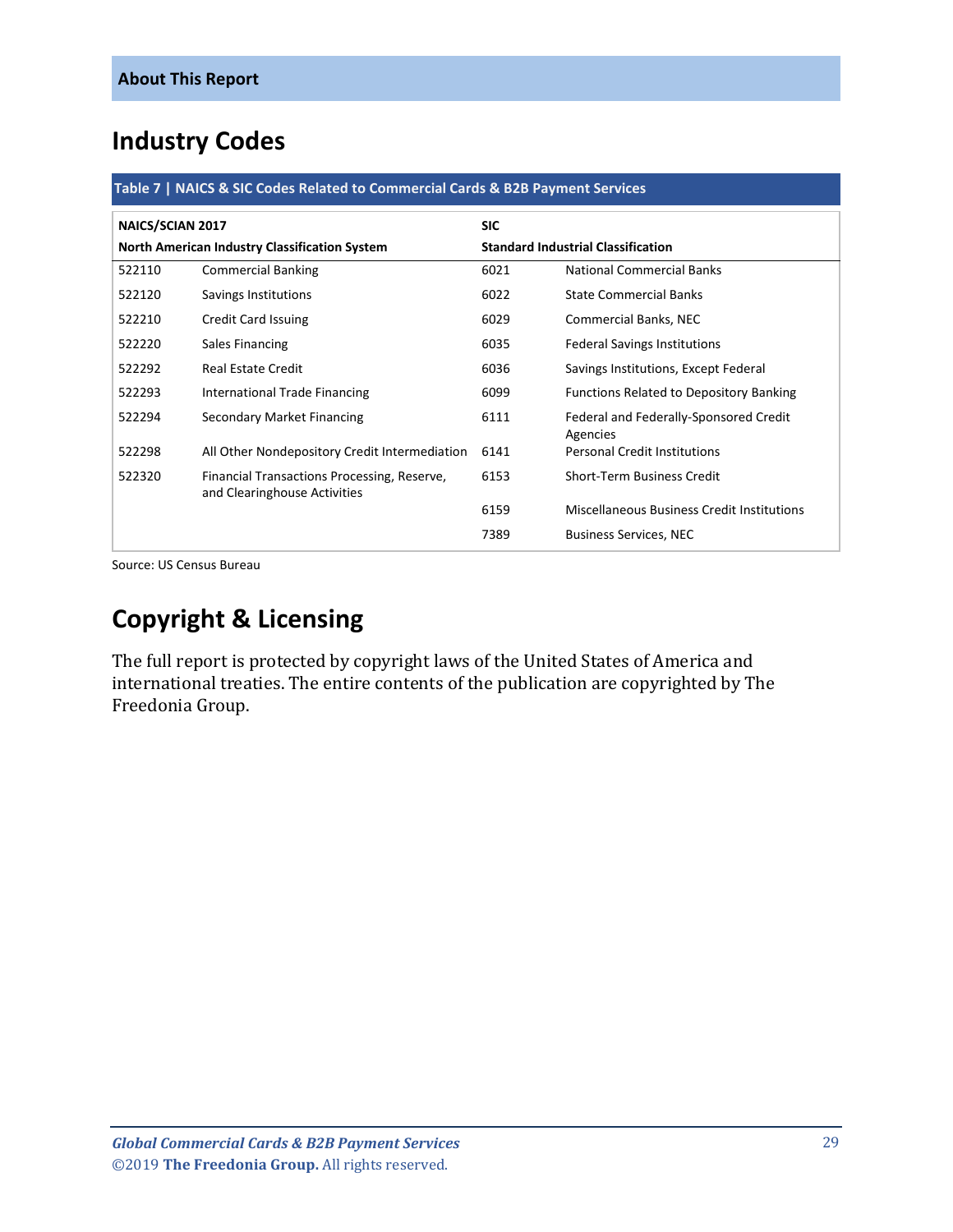## <span id="page-7-0"></span>**Resources**

## **Packaged Facts**

 *[Amazon Strategies and the Amazon Shopper](https://www.packagedfacts.com/Amazon-Strategies-Shopper-Edition-12717673/?progid=91191/?progid=89534) [Co-Branded and Affinity Cards in the U.S.](https://www.packagedfacts.com/prod-toc/Branded-Affinity-Cards-Edition-12538406/?progid=89534) [Commercial Cards and B2B Payment Services: U.S. and Global Markets and Trends](https://www.packagedfacts.com/Commercial-Cards-B2B-Payment-Services-Global-Trends-11th-Edition-12799210/?progid=89534) [Private Label Credit Cards in the U.S.](https://www.packagedfacts.com/Private-Label-Credit-Cards-Edition-12443463/?progid=89534)*

## **The Freedonia Group**

#### **[Freedonia Industry Studies](http://www.freedoniagroup.com/Home.aspx?ReferrerId=FL-Focus)**

 *[Global E-Commerce](http://www.freedoniagroup.com/DocumentDetails.aspx?ReferrerId=FL-FOCUS&studyid=3724) Global [E-Commerce Packaging](http://www.freedoniagroup.com/DocumentDetails.aspx?ReferrerId=FL-FOCUS&studyid=3744) [Global Housing](http://www.freedoniagroup.com/DocumentDetails.aspx?ReferrerId=FL-FOCUS&studyid=3752) [Retail E-Commerce Packaging Market in the US](http://www.freedoniagroup.com/DocumentDetails.aspx?ReferrerId=FL-FOCUS&studyid=3472) [Retail-Ready Packaging](http://www.freedoniagroup.com/DocumentDetails.aspx?ReferrerId=FL-FOCUS&studyid=3713)* **[Freedonia Focus Reports](https://www.freedoniafocusreports.com/redirect.asp?progid=89534&url=/)**  *[Advertising Services: United States](https://www.freedoniafocusreports.com/Advertising-Services-United-States-FF95027/?progid=89534) [Commercial Banking: United States](https://www.freedoniafocusreports.com/Commercial-Banking-United-States-FF95010/?progid=89534) [Consumer Financial Service Trends: United States](https://www.freedoniafocusreports.com/Consumer-Financial-Service-Trends-United-States-FF95068/?progid=89534) [Digital Payments: United States](https://www.freedoniafocusreports.com/Digital-Payments-United-States-FF95071/?progid=89534) [E-Commerce: United States](https://www.freedoniafocusreports.com/E-Commerce-United-States-FF90043/?progid=89534) [Employment Services: United States](https://www.freedoniafocusreports.com/Employment-Services-United-States-FF95011/?progid=89534) [Global Demographics](https://www.freedoniafocusreports.com/Global-Demographics-FW95050/?progid=89534) [Macroeconomy: United States](https://www.freedoniafocusreports.com/Macroeconomy-United-States-FF95051/?progid=89534) [Prepaid Debit Cards: United States](https://www.freedoniafocusreports.com/Prepaid-Debit-Cards-United-States-FF95036/?progid=89534) [Private Label Credit Cards: United States](https://www.freedoniafocusreports.com/Private-Label-Credit-Cards-United-States-FF95073/?progid=89534) [Professional Services: United States](https://www.freedoniafocusreports.com/Professional-Services-United-States-FF95063/?progid=89534)*

## **[Freedonia Custom Research](http://www.freedoniagroup.com/CustomResearch.aspx?ReferrerId=FL-Focus)**

## **Trade Publications**

*American Banker Chain Store Age IndustryWeek PaymentsSource Payment Week*

#### **Agencies & Associations**

Consumer Financial Protection Bureau Federal Deposit Insurance Corporation